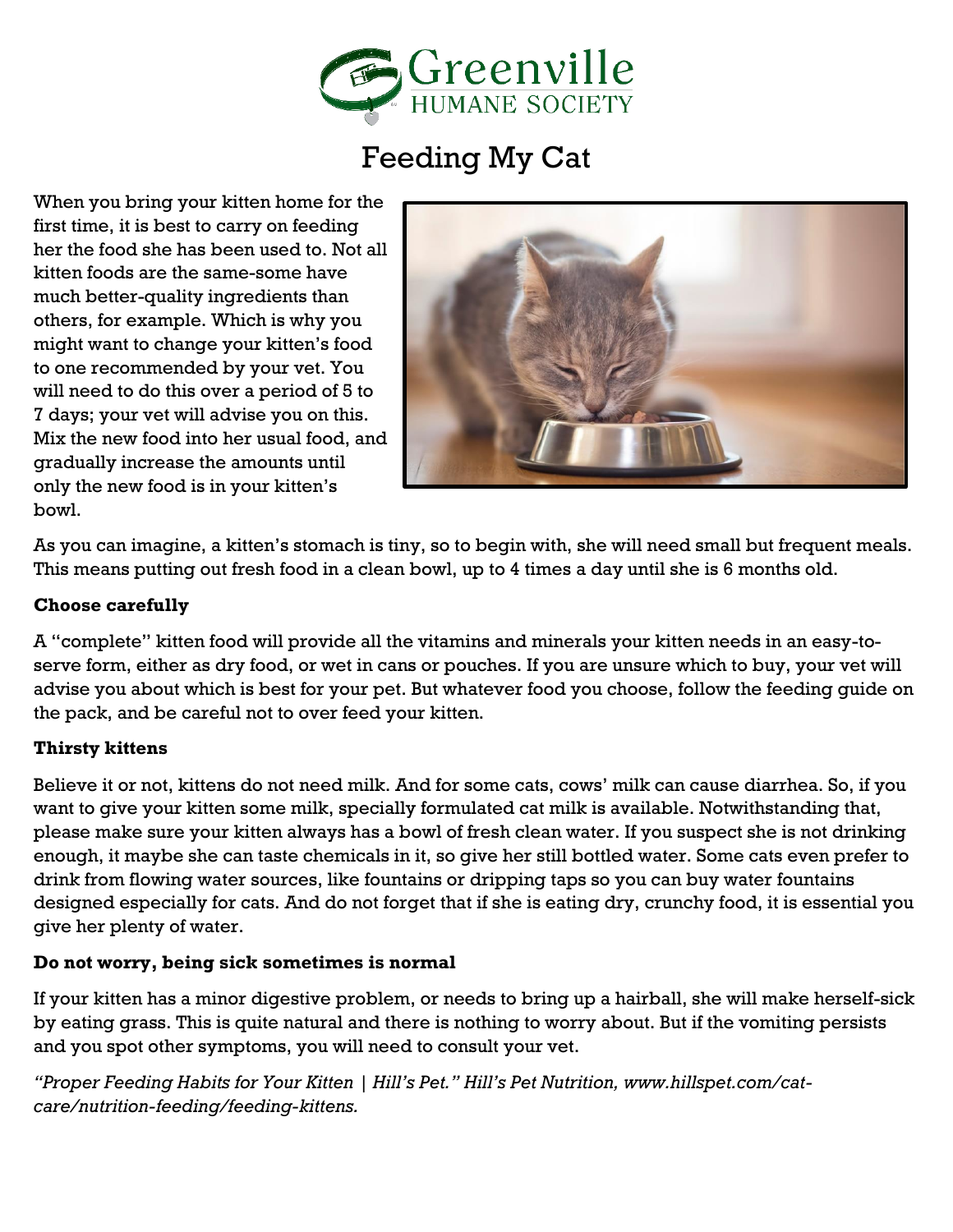## Steps to Regulate Your Cat's Diet

It's important to feed your cat the right amount of food at proper intervals, but this can be tricky - feeding requirements vary greatly from one cat to another. Feeding guides on the food can or bag are just a starting point. It's critical to your cat's health that her physical condition is monitored regularly and the feeding amount adjusted as needed:

To help keep your adult cat healthy, Hill's recommends following the simple steps in this cycle:

-Weigh your cat -Feed her based on feeding guide and veterinary recommendations -Evaluate your cat's physical condition using our body condition scoring system every two to three weeks for the first six months -Adjust the amount you feed accordingly -Repeat

## **Switching food**

If switching your cat to Hill's Science Diet Feline Adult Optimal Care, gradually introduce it over a 7 day period. Do this by mixing your cat's former food with increasing proportions of the new food, until only Science Diet is being fed. She will then be able to fully enjoy the taste and benefits of the superior nutrition provided by Science Diet Feline Adult Optimal Care.

## **You and your vet**

Your vet is the best source of information about the health and well-being of your cat. Ask your vet to advise regularly on your cat's weight because achieving and maintaining a pet's ideal weight not only reduces certain health risks, but can lead to your cat having a more energetic, longer and healthier life.

## **Ask your veterinarian which of these three feeding methods is best for your adult cat:**

Free Choice: Food is available to your cat at all times.

Time-Limited Feeding: Food is available to your cat for a limited time.

Meal Feeding: A measured amount of food is available to your cat at specific meal times each day.



## **Water**

Your cat must have an adequate supply of fresh water at all times. Not having water to drink for a sustained length of time can harm your cat's health.

## **Treats & tidbits**

Although it is tempting to give them table scraps they do not provide your cat with the correct balance of nutrients. Try to be sparing with treats, as giving too many can lead to weight gain or nutritional imbalance.

## **The next step**

At around seven years old your cat will reach the senior stage of life. The nutritional needs of older cats are different from those of younger adults, so you should change your pet's food. Hill's™ Science Diet